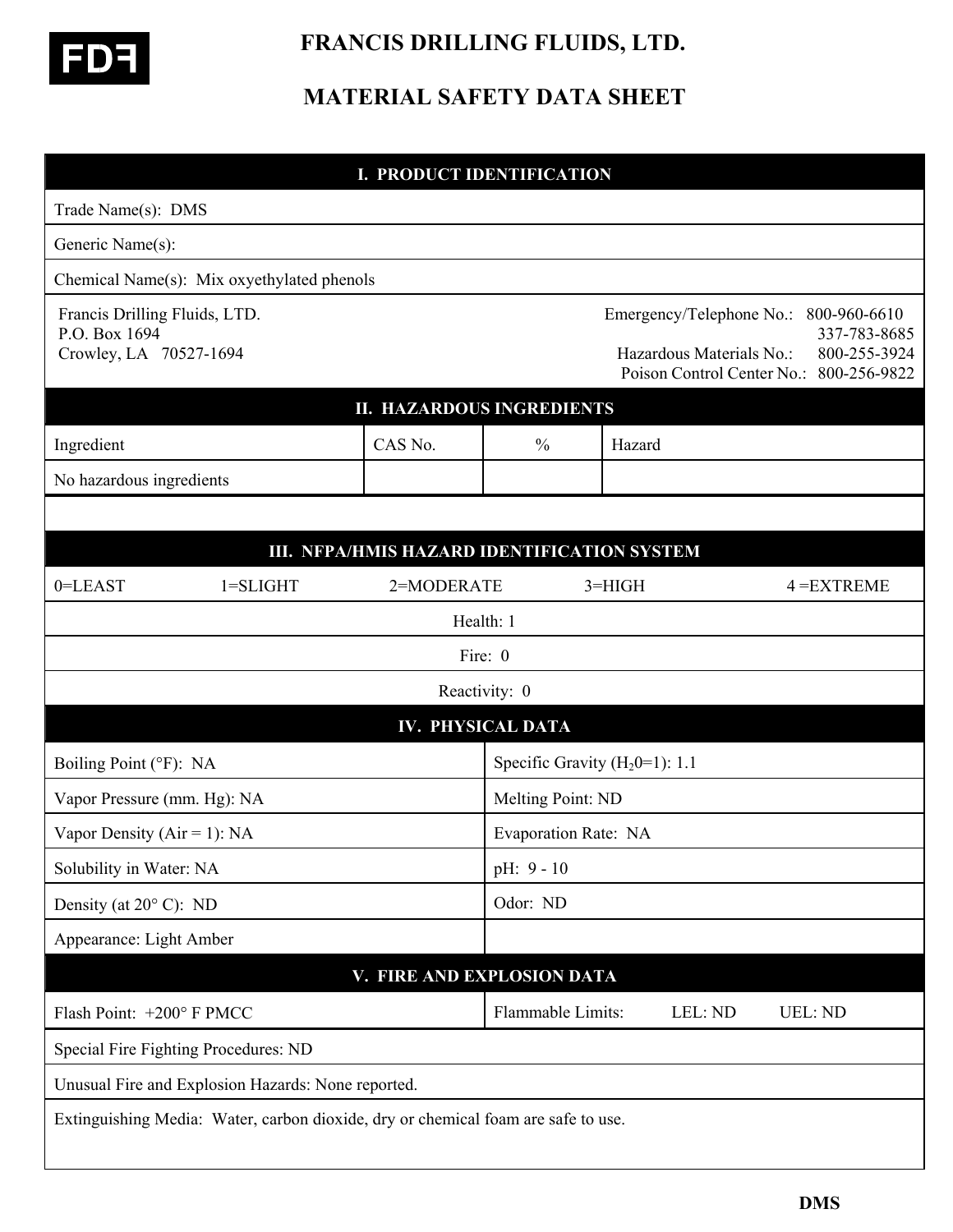|                                                               | <b>VI. REACTIVITY</b>                                                              |                                                                                                                          |  |  |  |
|---------------------------------------------------------------|------------------------------------------------------------------------------------|--------------------------------------------------------------------------------------------------------------------------|--|--|--|
| Stability: Stable                                             |                                                                                    |                                                                                                                          |  |  |  |
| Hazardous Polymerization: No polymerization.                  |                                                                                    |                                                                                                                          |  |  |  |
| Incompatibility: Acid, Oxidizer, Strong alkalies.             |                                                                                    |                                                                                                                          |  |  |  |
| Hazardous Decomposition: Does not decompose.                  |                                                                                    |                                                                                                                          |  |  |  |
|                                                               | VII. HEALTH HAZARD INFORMATION                                                     |                                                                                                                          |  |  |  |
| Routes of Exposure and Effects:                               |                                                                                    |                                                                                                                          |  |  |  |
| Skin: Skin irritant.                                          |                                                                                    |                                                                                                                          |  |  |  |
| Eyes: May be eye irritant.                                    |                                                                                    |                                                                                                                          |  |  |  |
| Inhalation: May be irritating to mucous membranes.            |                                                                                    |                                                                                                                          |  |  |  |
| Ingestion: ND                                                 |                                                                                    |                                                                                                                          |  |  |  |
| Permissible Exposure Limits: (for air contaminants) ND        |                                                                                    |                                                                                                                          |  |  |  |
| OSHA PEL (8hr. TWA): ND                                       |                                                                                    |                                                                                                                          |  |  |  |
| <b>ACGIH TLV: ND</b>                                          |                                                                                    |                                                                                                                          |  |  |  |
| Carcinogenicity:                                              |                                                                                    |                                                                                                                          |  |  |  |
| Listed By NTP: Not listed                                     | Listed By: IARC: Not listed                                                        | Listed By OSHA: Not listed                                                                                               |  |  |  |
| Acute Oral LD50:                                              | Acute Dermal LD50:                                                                 | Aquatic Toxicology LC50:                                                                                                 |  |  |  |
| Emergency and First Aid Procedures:                           |                                                                                    |                                                                                                                          |  |  |  |
| Skin: Wash with soap and water.                               |                                                                                    |                                                                                                                          |  |  |  |
| Eyes: Flush with water and get medical attention immediately. |                                                                                    |                                                                                                                          |  |  |  |
|                                                               | Ingestion: Induce vomiting if victim is conscious. Contact emergency medical unit. |                                                                                                                          |  |  |  |
| Inhalation: Remove to fresh air.                              |                                                                                    |                                                                                                                          |  |  |  |
| Additional Health Hazard Information::                        |                                                                                    |                                                                                                                          |  |  |  |
|                                                               |                                                                                    |                                                                                                                          |  |  |  |
|                                                               |                                                                                    |                                                                                                                          |  |  |  |
|                                                               | VIII. HANDLING AND USE PRECAUTIONS                                                 |                                                                                                                          |  |  |  |
| leach into waterways. Do not put down sewer system.           |                                                                                    | Steps to be Taken if Material is Released or Spilled: Cover with absorbent material. Do not allow material to run off or |  |  |  |

Waste Disposal Methods: Any method for the disposal of chemical subject to regulations.

Handling and Storage Precautions: Store in cool, dry area. Keep away from fire and heat.